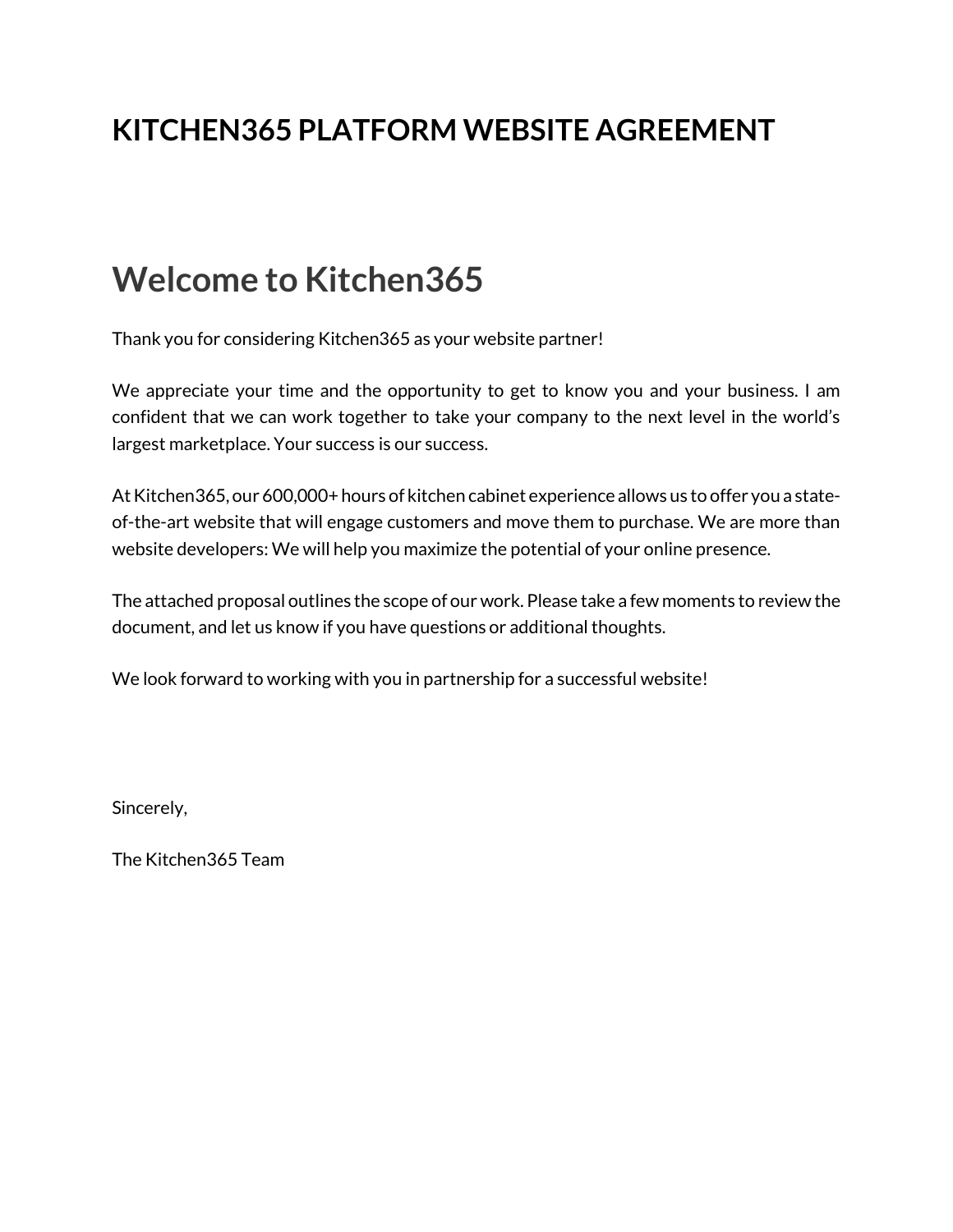#### **DEFINITIONS AND RECITALS**

Whereas, **Vishwa LLC** and Dealer have agreed to enter into this Website Design and Development Agreement (also referred to as the Agreement) in order to allow Dealer to develop an online presence for end user customers, the Parties as defined herein agree as follows;

Definitions:

"Dealer" shall mean any individual or entity who has entered into a Website Agreement with Kitchen 365 to provide the services described herein;

"The Company", and alternatively, "Kitchen365" means Vishwa, LLC.

"Party" shall mean either Dealer or The Company, and "Parties" shall mean both.

"Dealer Site" shall mean one particular website designed by The Company for the Dealer (also sometimes referred to as "your site"). This Agreement is for one (1) Dealer Site and any additional site shall be subject to either an amendment to this Agreement or a separate agreement.

"Kitchen365 Design Team's Queue" refers to the order in which the Dealer Site will be implemented after the Onboarding process is complete. For example, if four (4) other Dealers have completed the Onboarding process when your site has completed Onboarding, your site will be 5th in the Kitchen365 Design Team's Queue.

"Onboarding" refers to the process of communication between the Parties in order to obtain information in order to produce a final website published for public display and use.

"Global Computer Network" shall mean any means of public display of information through the use of computers such as the public internet, social medical platforms, etc . . .

"Initial Term" shall mean the commitment level chosen by the Dealer which shall be for either 1, 2 or 3 years as described in Section 2 of this Agreement.

#### **1. SETUP FEE**

- 1. Customer agrees to pay a non-refundable setup fee, as stated on section 26.
- 2. Setup fee is due at signup.
- 3. Website services will not commence until setup fee is paid in full.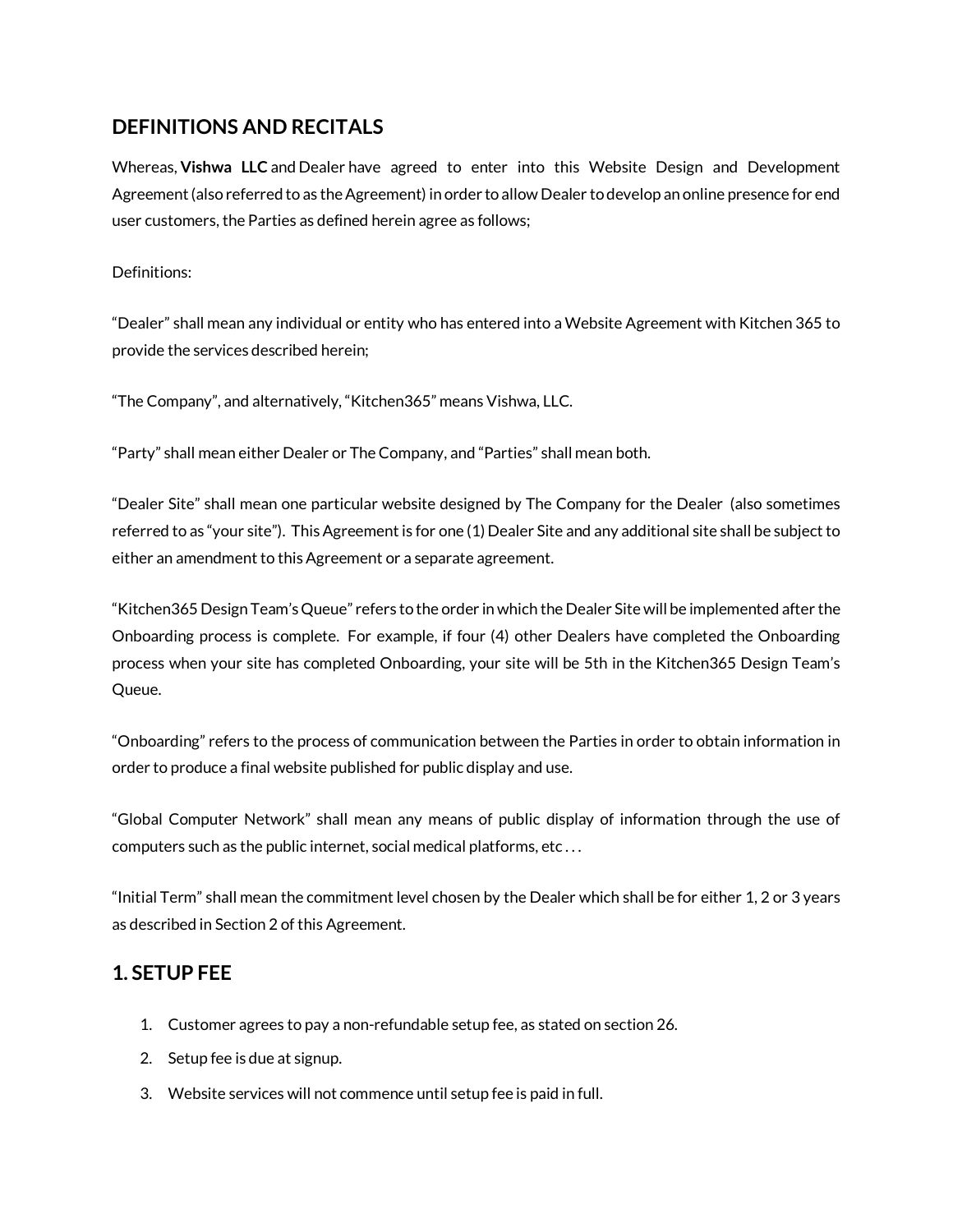### **2. AGREEMENT OPTIONS – LENGTH OF TIME COMMITMENT**

Kitchen365 offers commitment options upon sign up as indicated in Section 26. Commitments as listed are binding. Please refer to section-13 for terms of cancellation.

#### **3. PROGRAM**

See Section 26 for a description of website program options.

#### **4. PROJECT DELIVERABLES AND MILESTONES**

The chart below lists the actions required to successfully launch your site. Details of each step may be found in sections 5-8 below. Times listed are approximate and are only intended to be an estimate under optimal cooperation between the Parties – actual implementation time may vary and under no circumstances shall the Company be liable in any way for a failure to meet the time estimates of site launch described herein (one month project estimation).

| <b>Customer Responsibility</b>                                                                                          | <b>Kitchen365 Responsibility</b>           | Day            |
|-------------------------------------------------------------------------------------------------------------------------|--------------------------------------------|----------------|
| Sign agreement, payment of setup fee                                                                                    |                                            | 1              |
| <b>Credit application to suppliers</b>                                                                                  |                                            | 10             |
| Onboarding Process: Provide necessary Onboarding Process: Input customer<br>information to Kitchen365<br>representative | information                                | $\overline{2}$ |
|                                                                                                                         | Customer entered into design team<br>queue | $\overline{2}$ |
|                                                                                                                         | <b>Site Design</b>                         | $3 - 9$        |
|                                                                                                                         | <b>Pre-Launch Process</b>                  | $9 - 11$       |
|                                                                                                                         | <b>Staging Site delivered to customer</b>  | 11             |
| <b>Customer Review &amp; Revisions</b>                                                                                  | <b>Implement Revisions</b>                 | $12 - 26$      |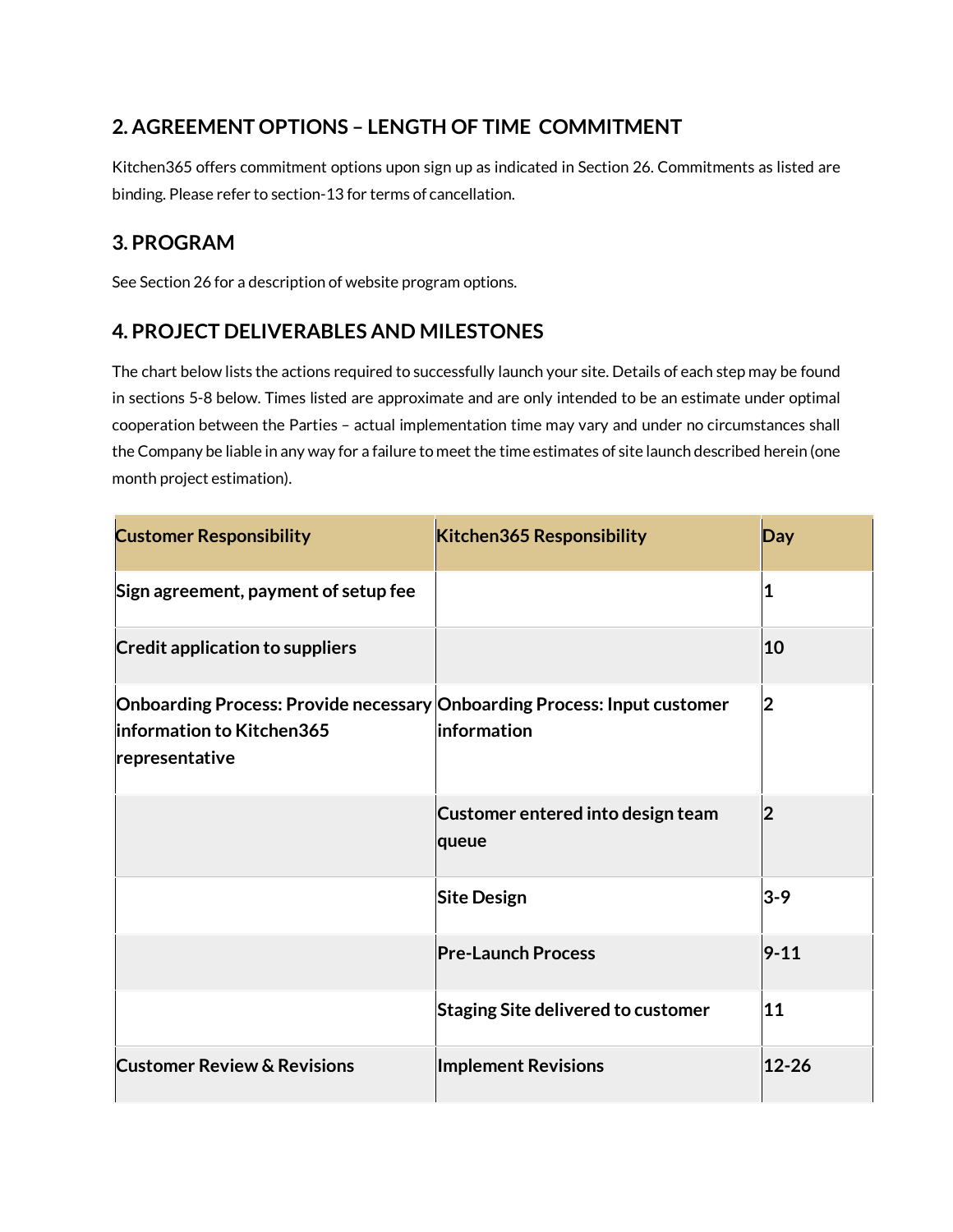|  | <b>Final Approval</b> |
|--|-----------------------|
|--|-----------------------|

- 1. Our suggested domain hosts are GoDaddy or Google. If the Customer's current domain is hosted by companies that do not support the technical capabilities of Kitchen365's platform or are deemed incompatible by the Kitchen365 development team, Kitchen365 will ask customer for approval and assist as necessary in transferring domain to a suggested host. Minimal fees may apply (typically \$10 - \$15 per year).
- 2. Upon successful completion of the onboarding process, customer will be entered in the Kitchen365 design team's queue.

#### **5. ESTIMATED DESIGN TIME**

- 1. Kitchen365 will provide an estimated time for completion once the customer is entered into the Kitchen365 Design Team's Queue.
- 2. The length of time in the Kitchen365 Design Team's Queue is based on the number of customers preceding the current customer in the queue.

#### **6. PRE-LAUNCH PROCESS**

- 1. Upon completion of the design/build process by the Kitchen365 design team, the site will be reviewed for:
	- 1. Site functionality
		- Testing of links, lead forms, and call tracking numbers (as applicable)
	- 2. Google compliance
	- 3. Aesthetic attractiveness (Kitchen365 Graphics Department)
	- 4. Domain name/information accuracy
- 2. Customer will assist as needed in directing customer's domain name to the Kitchen365 customer website.
- 3. Once the reviewing & testing processes are completed, the site will be submitted for customer review.

#### **7. CUSTOMER APPROVAL TO LAUNCH SITE**

1. When site is ready for customer review, the Kitchen365 representative will provide: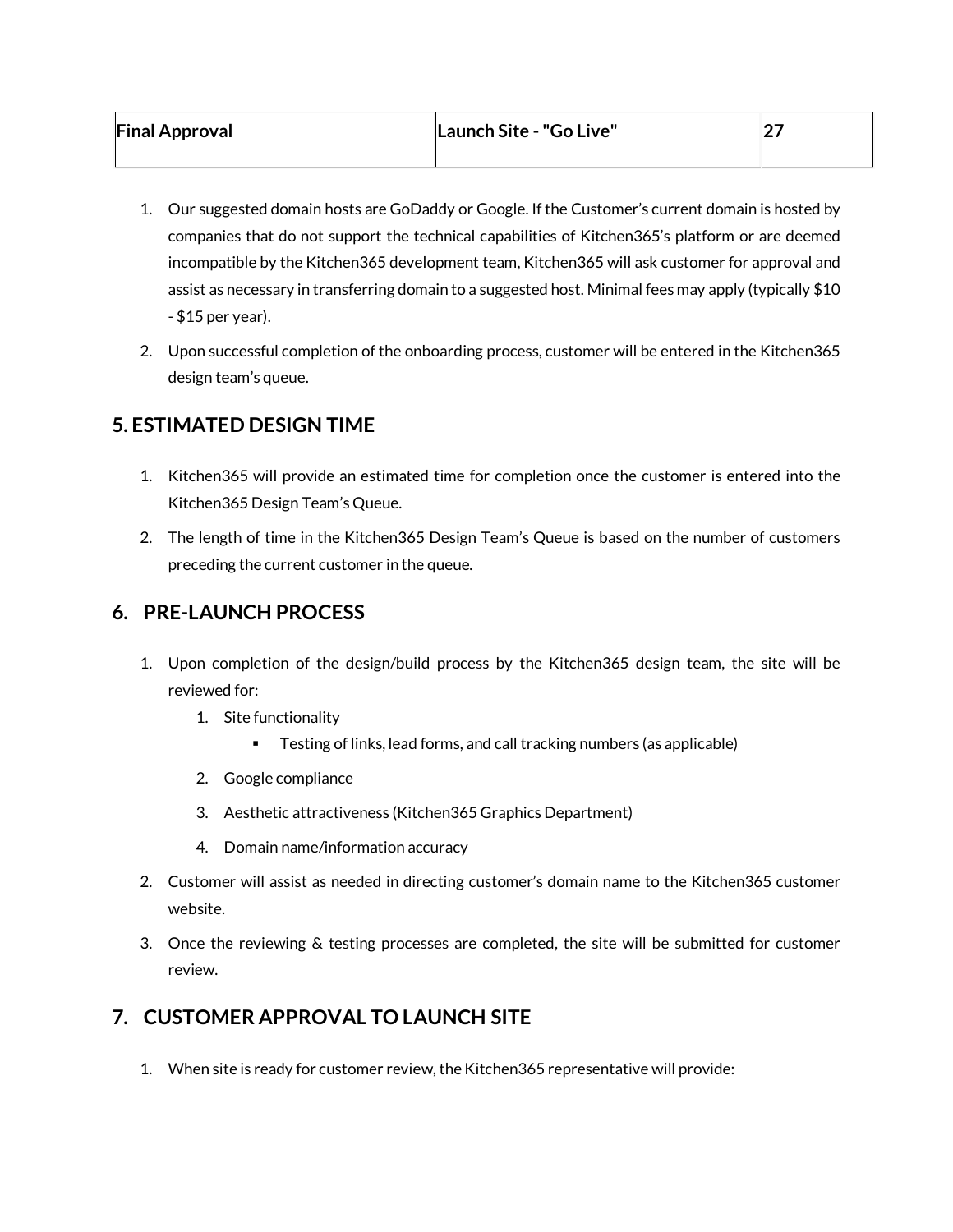- 1. A link to a temporary "staging" site for the review process. The staging site is not a live website.
- 2. A target launch date (the date the site will go live), typically 4-6 business days from the customer's receipt of the staging link.
- 2. Customer is responsible for reviewing the staging site to ensure the accuracy of important information (e.g., customer name, phone number, address, hours of operation, contact email, etc.) Customer will contact the Kitchen365 representative with any changes, corrections, or edits.
- 3. Upon completion of changes, customer will review the staging site once again for accuracy. (Note: Customer may request changes after the site is live.)
- 4. Website launch will commence upon written approval by the customer (via email or launch authorization form).
- 5. Customer will receive a Launch Notification email upon launch. Site will then be "live" on the Kitchen365 platform, and the monthly subscription fee will commence.
- 6. The Launch Notification email will include contact information for the Kitchen365 Team along with pertinent information regarding the customer's website.
- 7. Kitchen365 reserves the right to commence the agreed-upon monthly subscription fee 30 days from the date of the "staging" site email if customer is unresponsive during the approval process.
- 8. The Company shall not be liable to Dealer for any delay in the development and launching of the Dealer Site for any reason. The term of the Initial Commitment shall begin on the first day that the Dealer Site goes live to the public.
- 9. The Company shall not be liable to Dealer for any delay in the development and launching of the Dealer Site for any reason. The term of the Initial Commitment shall begin on the first day that the Dealer Site goes live to the public.

#### **8. MONTHLY SUBSCRIPTION FEE**

The monthly subscription fee includes the following - Based on client requests:

- 1. 4 promo bar changes per year on request
- 2. 2 product page promo changes per year, per product category
- 3. 2 video homepage banner, OR, 2 static homepage banner changes per year
- 4. 4 promo bar changes per year on request
- 5. 2 product page promo changes per year, per product category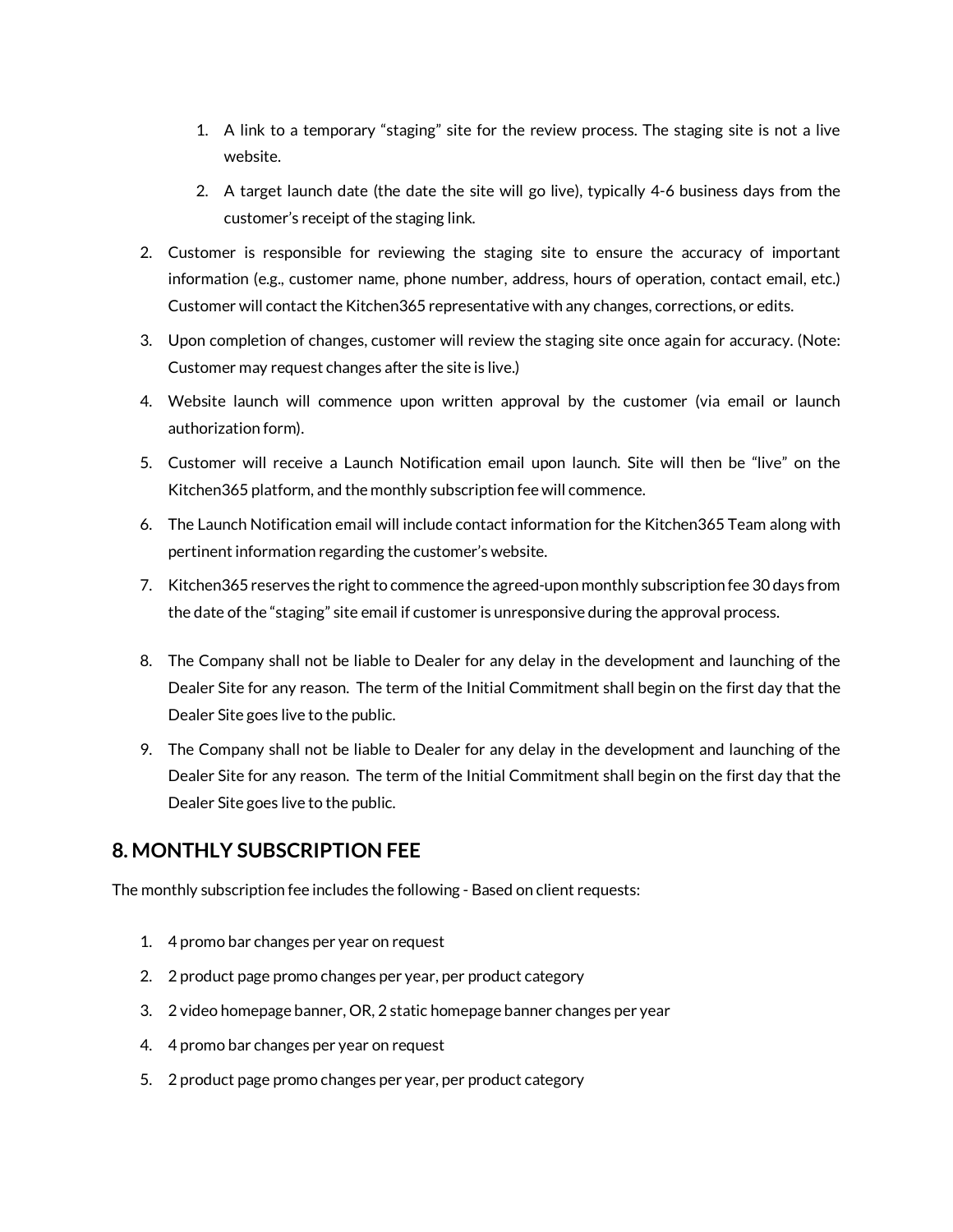- 6. 2 video homepage banner, OR, 2 static homepage banner changes per year
- 7. 4 landing page changes per year on request
- 8. Call tracking (optional)
- 9. Monthly Google analytics reports
- 10. Kitchen365 customer support
- 11. All components of programs as listed in Section 26 of this Agreement.

#### **9. CUSTOMER ACCESS/EDITING CAPABILITIES**

- 1. Kitchen365 will provide customer with unique login information for back-end website access. Customer will have the ability to add content, upload images, add blog posts, etc.
- 2. Kitchen365 will also grant customers access to a series of tutorial videos and resources to assist in making changes to the site.
- 3. Customer may request help in making changes by contacting Kitchen365 Customer Service at 678- 666-0628 between 8:00am - 5:00pm eastern time. Requests will be completed based on current workload and the nature of the request.
- 4. Most requests can be completed within 1-3 business days; Kitchen365 will provide customer an estimated completion date if the request will take longer than three days.

#### **10. WEBSITE FEATURES**

- 1. Kitchen365 makes every effort to develop an aesthetically pleasing, easy-to-navigate site.
- 2. In developing the website, Kitchen365 uses best practices to implement tools and features already familiar to today's consumer.
	- 1. Email Hosting
	- 2. Other services as they become available
- 3. Customer may learn more about additional services by contacting the Kitchen365 representative. Representative will present all details, pricing, requirements, and expectations.
- 4. The Company representative will assist the customer in completing necessary paperwork for additional services.
- 5. Additional fees will apply for new services.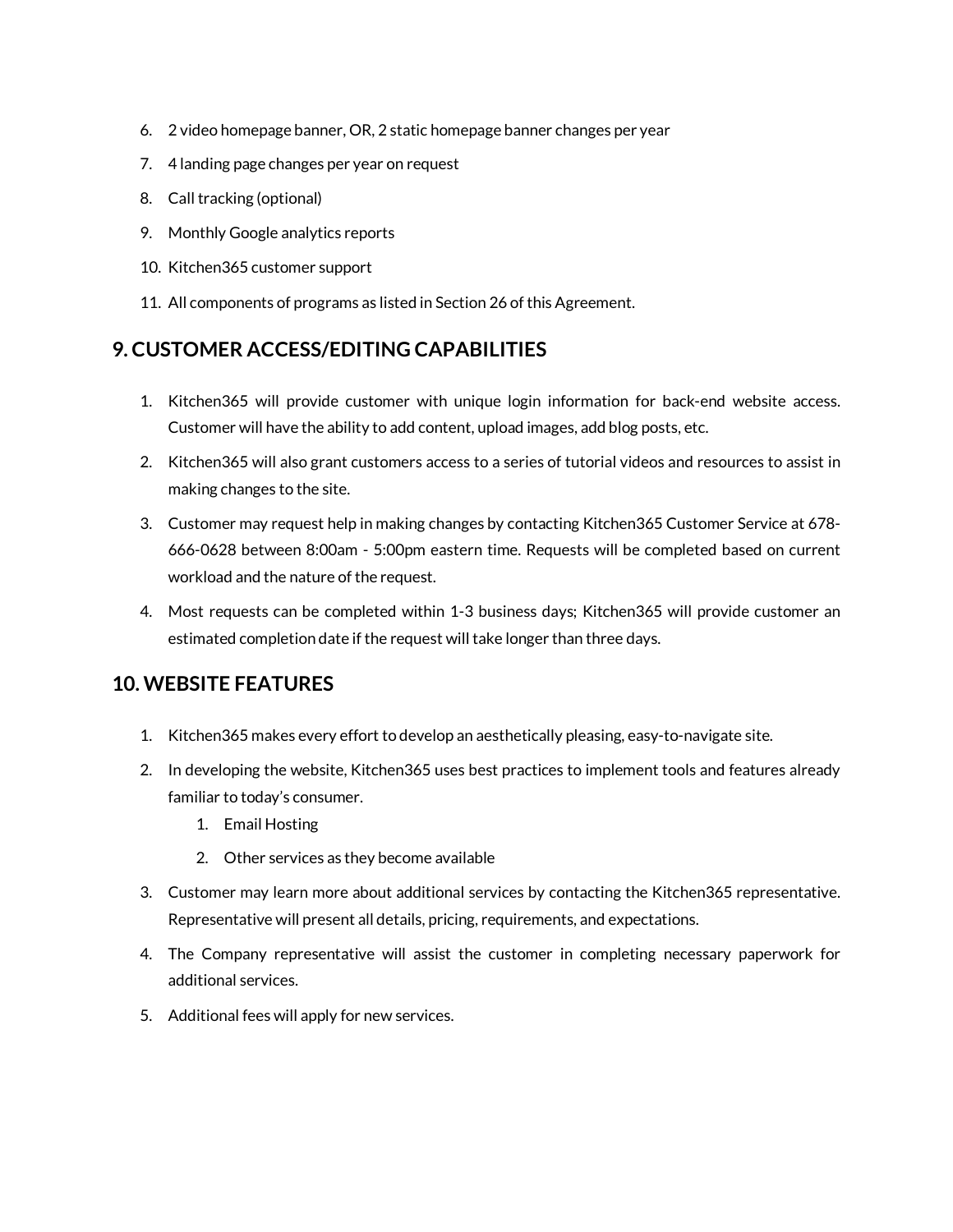#### **11. ADDITIONAL SERVICES AVAILABLE**

- 1. The Company offers additional Graphic, Digital Marketing and Advertising solutions to help customers grow their businesses. Services include:
	- 1. Logo Creation
	- 2. Facebook Advertising
	- 3. Google Adwords
	- 4. Blogging
	- 5. Citations
	- 6. Email Hosting
	- 7. Other services as they become available
- 2. Customer may learn more about additional services by contacting the Kitchen365 representative. Representative will present all details, pricing, requirements, and expectations.
- 3. The Company representative will assist the customer in completing necessary paperwork for additional services.
- 4. Additional fees will apply for new services.

### **12. EARLY AGREEMENT CANCELLATION / AGREEMENT CHANGE / EVENT OF DEFAULT**

a) Customer may change agreement terms by contacting the Company upon mutual agreement by the Parties. Additional fees may apply.

- b) Any one of more of the following constitutes an "Event of Default" under this Agreement:
	- 1. Dealer fails to cooperate with the Onboarding process or breaches any other term of this Agreement to the extent that the Dealer Site cannot be implemented;
	- 2. Dealer makes, or has made, any materially false statement relating to this Agreement or any applications for credit made to suppliers in relation to this Agreement.
	- 3. Dealer provides any intellectual property for use for which it does not have the right to use;
	- 4. Dealer, any person controlling, controlled by, or under common control with the Dealer, any principal officer or employee of Dealer is convicted of a felony.
	- 5. There is a violation of the MUTUAL NON-DISCLOSURE, NON-USE, CONFIDENTIALITY AND NON-SOLICITATION AGREEMENT executed contemporaneously with this Agreement.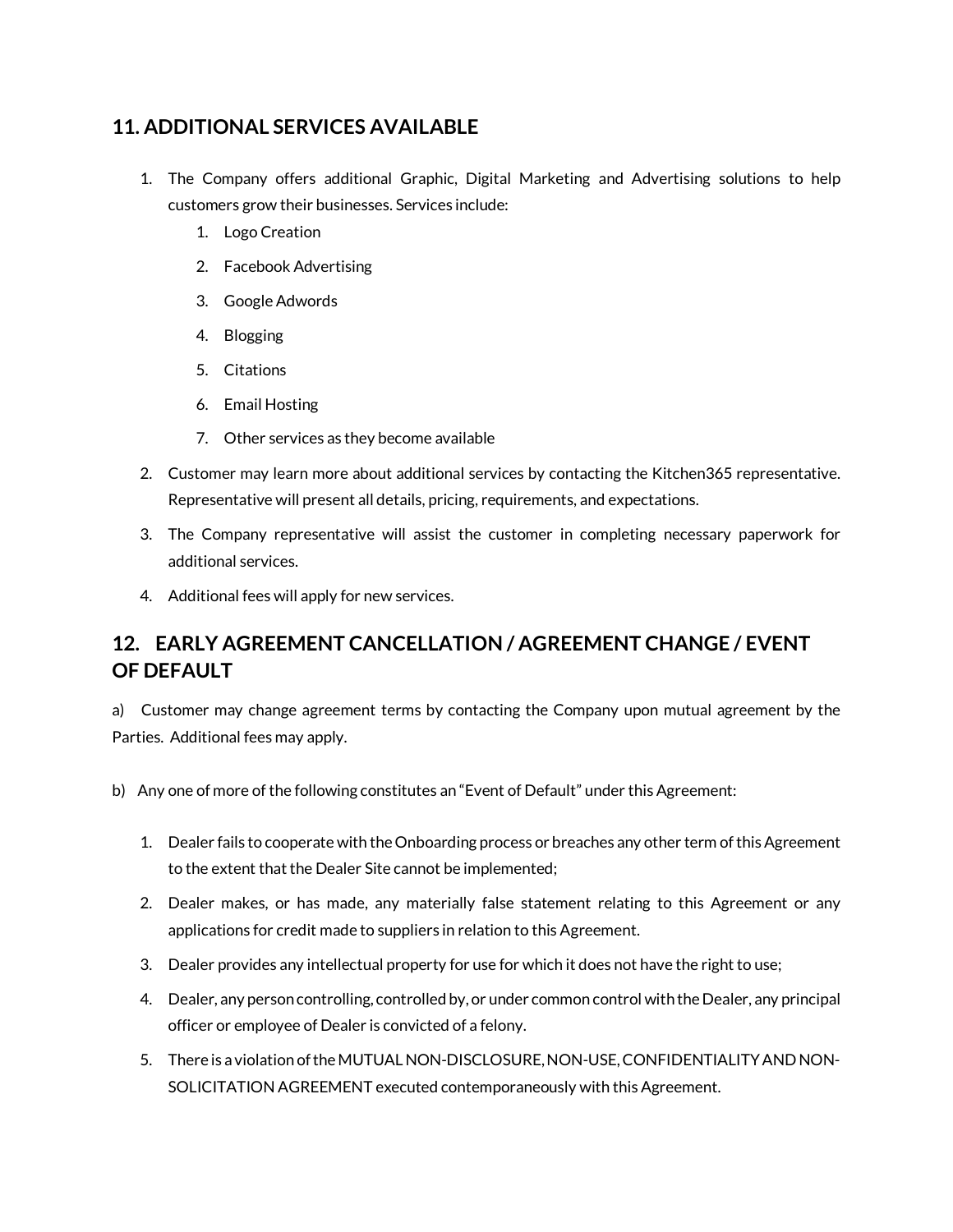- 6. Dealer fails to pay any financial obligation pursuant to this Agreement within ten (10) days of the date on which the Company gives notice of such delinquency;
- 7. Dealer fails to perform its duties and obligations to its own customers in a way that materially affects the reputation of cabinet suppliers providing product through the Dealer Site.

c) If an Event of Default occurs, the Company may, at its election and without notice or demand of any kind, declare this Agreement, the license granted herein, and any and all other rights granted under this Agreement to be immediately terminated and, except as otherwise provided herein, of no further force or effect. Upon termination, Dealer will not be relieved of any of its obligations, debts, or liabilities under this Agreement, including without limitation any debts, obligations, or liabilities that Dealer accrued prior to such termination. The Company's right to terminate Dealer is in addition to, and not in lieu of, any and all other rights and remedies available to Company at law, in equity, or otherwise, all of which are cumulative.

d) The Company does not have any obligation to perform or to comply with its obligations to Dealer under this Agreement or other agreements when a default exists, until Dealer cures the default to the Company's satisfaction. The Company will have the right, but not the obligation, to continue to perform under this Agreement. The MUTUAL NON-DISCLOSURE, NON-USE, CONFIDENTIALITY AND NON-SOLICITATION AGREEMENT survives the termination of this Agreement.

- 1. Dealer shall have no rights to Dealer Site, or site content, other than as described herein.
- 2. The Company will have no further obligation to maintain the Dealer Site or any content, either as a live website or otherwise.
- 3. At its discretion, the Company will undertake reasonable efforts to redirect traffic to the Dealer's domain name but is not legally obligated to do so.

g) After the expiration of the Initial Term, this Agreement shall be automatically renewed for successive oneyear terms, unless either party gives the other party written notice of termination at least 90 days prior to the end of the then current term. Such term is subject to prior termination as provided herein.

h) Dealer may terminate this Agreement for cause only if: (i) Company commits a material breach of this Agreement; (ii) Dealer gives the Company written notice of the breach within ninety (90) days of its occurrence; (iii) the Company fails to cure the breach, or to take reasonable steps to begin curing the breach, within sixty (60) days after receipt of the notice; and (iv) Dealer is in full compliance with its obligations under this Agreement. Failure to give timely notice of default shall constitute a waiver of any such alleged default. Any attempt to terminate this Agreement without complying with this paragraph shall also constitute an Event of Default by Dealer.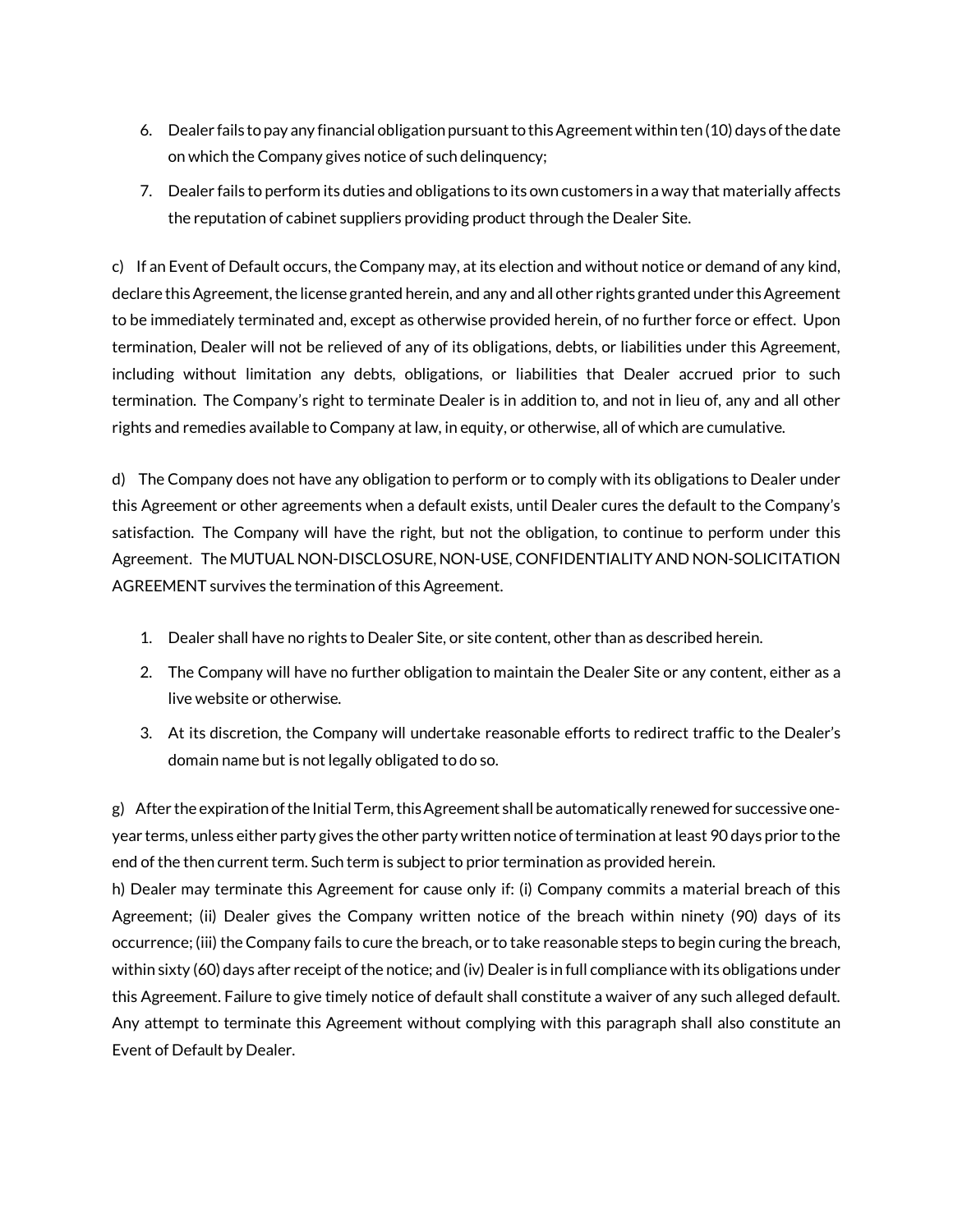#### **13. ADDITIONAL FEES/CHARGES**

- 1. The Company shall provide the services as described (and as chosen) in Section 26. Any other services provided by The Company shall be subject to additional fees. Specific services which are subject to additional charges, include, but are not limited to, marketing services, additional 2020 Design charges above the amount allotted in the plan selection, additional 2020 products which are not included in the 2020 Design services (ex: Closet) and any item listed in Section 12 of this Agreement.
- 2. Website Redesign Fees will be charged to Dealer should the Dealer request significant design changes to website. "Significant" changes include, but are not limited to, font changes throughout website, reorganization of navigation and subpages, broad-scope changes to color or style.
- 3. Custom Page Design Fees, at a rate of \$65 per hour, will apply to new pages created post-launch to promote new products/services.
- 4. Kitchen365 representative will provide Dealer with a quote for additional fees before commencement of work.

#### **14. SOFTWARE LICENSE**

- 1. For the term of this Agreement, the Company grants Dealer a non-exclusive, non-transferable license to use the software in "object code" form. Software may be used only on a server controlled by kitchen365.com for the sole purpose of creating and maintaining the Dealer Site on the server.
- 2. Changing, downloading or copying the software and/or code is strictly prohibited.
- 3. Dealer retains right to any content and/or images provided by Dealer; The Company retains the exclusive right to all other content, images, code, technical data, program, method, technical process, software and/or applications provided by the Company for the benefit of Dealer. The MUTUAL NON-DISCLOSURE, NON-USE, CONFIDENTIALITY AND NON-SOLICITATION AGREEMENT executed contemporaneously with this Agreement survives the termination of this Agreement.

#### **15. LIABILITY AND INDEMNIFICATION**

- 1. Kitchen365.com is not responsible for any copyright infringement for materials (music, videos, photos, graphics, clip-art) provided by Dealer. Dealer acknowledges responsibility to verify appropriate licensing for all copyrighted material to be shown over a "global computer network."
- 2. The Company will not be held responsible for any copyright infringement (music, videos, photos, graphics, clip-art) provided by Dealer. Dealer acknowledges it is the sole responsibility of Dealer to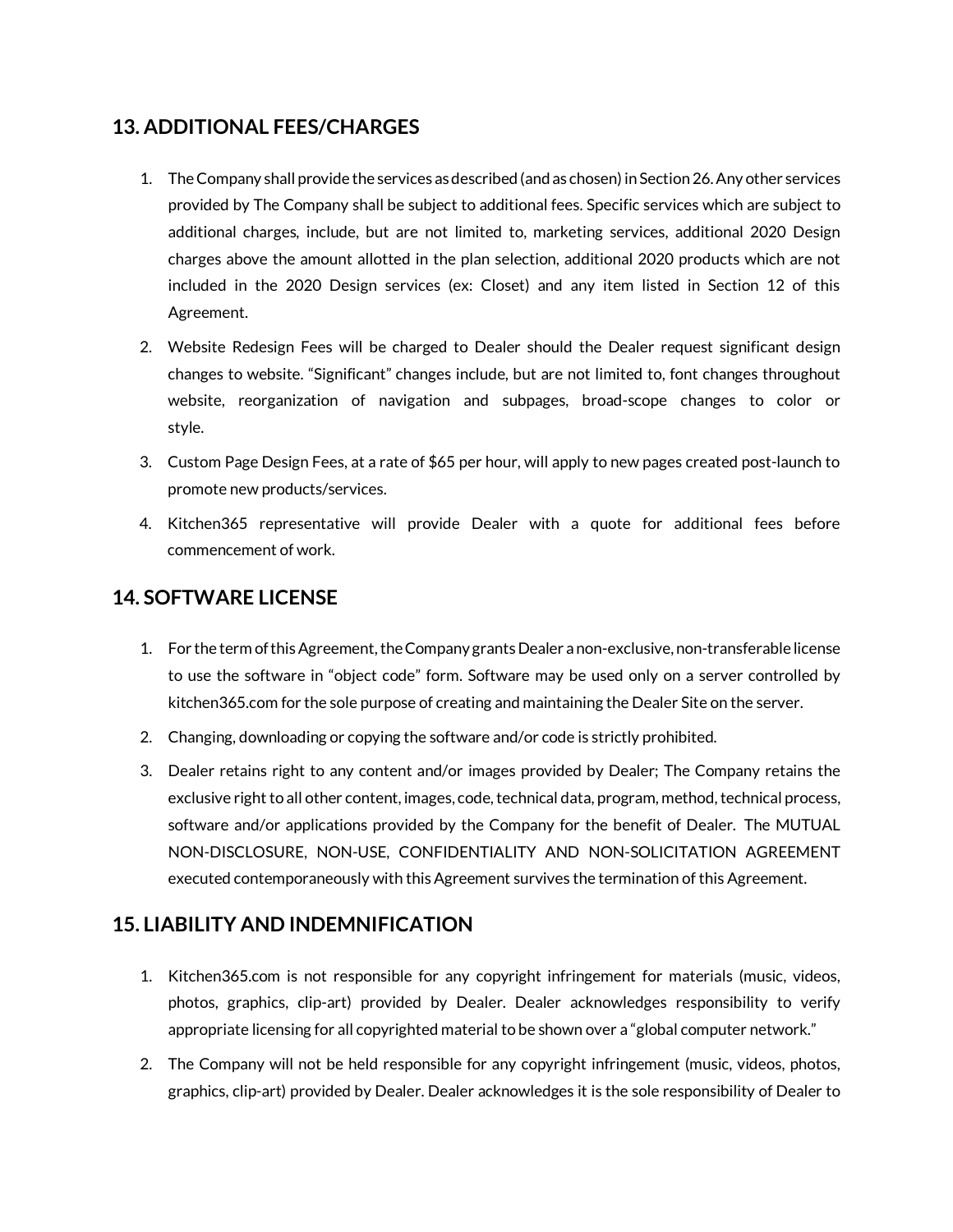verify that all copyrighted material has the appropriate licenses to be shown over a "Global Computer Network"

3. Dealer hereto shall defend, indemnify, and hold harmless the Company, its directors, officers, employees and agents with respect to any third-party claim, demand, cause of action, debt or liability, including reasonable attorney's fees, to the extent that it is based upon a claim arising from the use of any material provided by Dealer to the Company.

#### **16. RESERVATIONS**

- 1. The Company reserves the right to make amendments or changes to our corporate policies. Dealer will be duly notified of changes and their effects.
- 2. The Parties agree that the Company reserves the right to use Dealer Site images for its own promotional use during the time that this Agreement is in place.

#### **17. DISCLAIMER OF WARRANTIES AND LIABILITIES**

- 1. The products, software, API's, tools, programs and services are provided on an "as is" and "as available" basis without warranties of any kind, either express or implied, including but not limited to warranties and conditions of fitness for a particular purpose and non-infringement. Neither this agreement nor any documentation furnished under it is intended to express or imply any warranty, condition or representation that the online services will be uninterrupted, timely or error-free or that the software will provide uninterrupted, timely or error free service. The Company does not offer a warranty or make any representations regarding the results of the use of the materials in the Dealer Site in terms of their correctness, accuracy, reliability, risk of injury to your computer or commercial advantage to you. No promises of any earnings or commercial gain are made to you in any way. Under no circumstances, including, but not limited to, negligence, shall Magento be liable for any special or consequential damages that result from the use of, or the inability to use, the tools or services offered to you via the Site, or outside of the Site through separate contractual arrangements, even if you have advised the Company of the possibility of such damages.
- 2. The security mechanism incorporated in the software has inherent limitations and Dealer must determine that the software adequately meets its requirements. Dealer acknowledges and agrees that any material and/or data downloaded or otherwise obtained through the use of the service is done at its own discretion and risk, and that Dealer will be solely responsible for any damages to its computer system or loss of data that results from the download of such material and/or data.
- 3. The Company and its subsidiaries, affiliates, officers, directors, employees, and agents shall not be liable, under any circumstances or legal theories whatsoever, for any loss or business, profits, or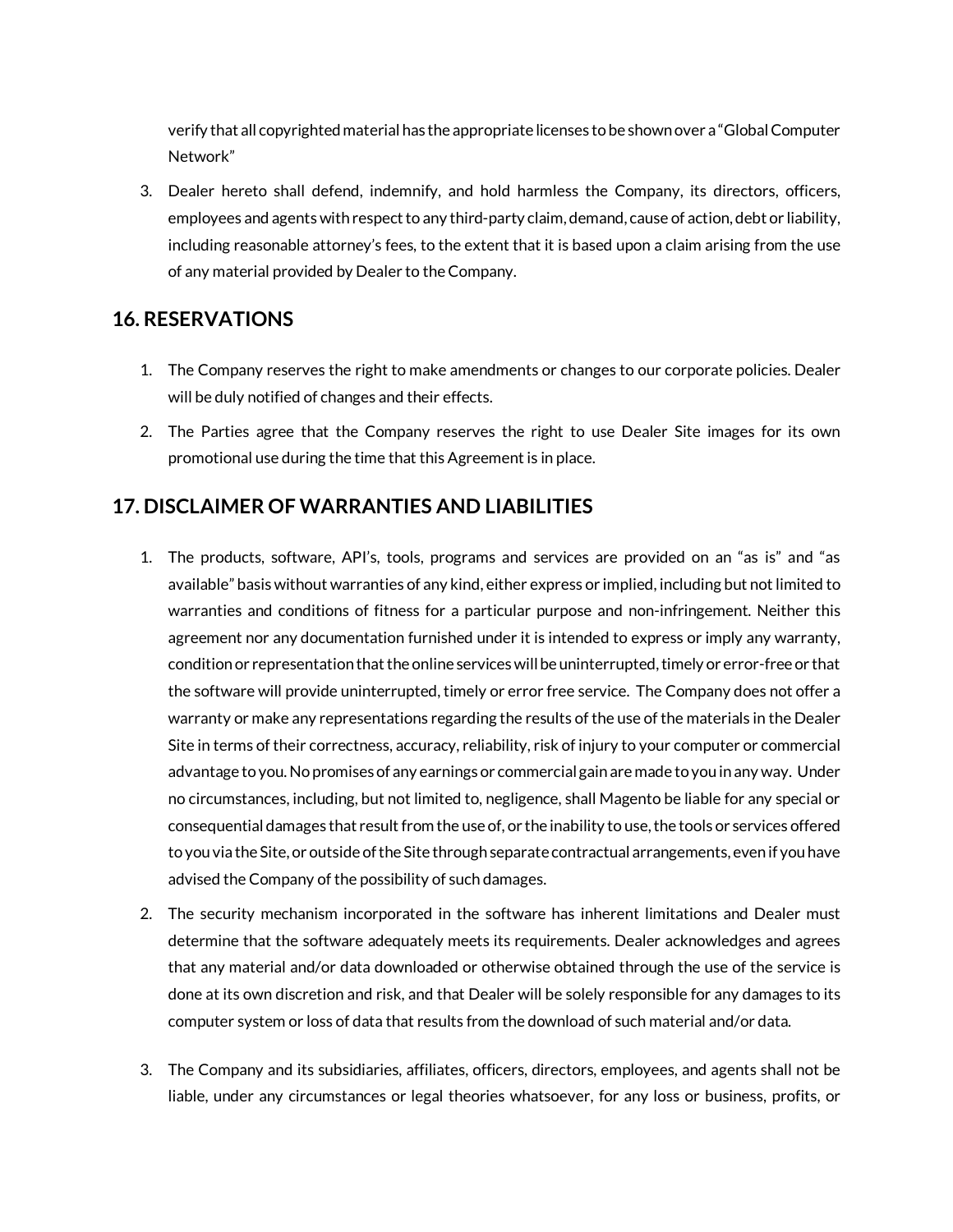goodwill; loss of use or data; interruption of business; or for any indirect, special, incidental or consequential damages of any character, even if Kitchen365.com is aware of the risk of such damages that result in any way from dealers use or inability to use the online services or the software, or that result from errors, defects, omissions, delays in operation or transmission, or any other failure of performance of the online services or the software.

- 4. The Company does not use or allow third party hosting arrangements and the host shall be at the sole discretion of the Company.
- 5. LIMITATION OF WARRANTIES. VENDOR MAKES NO WARRANTY, REPRESENTATION OR PROMISE NOT EXPRESSLY SET FORTH IN THIS AGREEMENT. VENDOR DISCLAIMS AND EXCLUDES ANY AND ALL IMPLIED WARRANTIES, INCLUDING, WITHOUT LIMITATION, THE IMPLIED WARRANTIES OF MERCHANTABILITY, FITNESS FOR A PARTICULAR PURPOSE AND NON INFRINGEMENT. VENDOR DOES NOT WARRANT THAT THE PROVIDED SOFTWARE OR SERVICE IS WITHOUT DEFECT OR ERROR OR THAT THE OPERATION OF THE LICENSED SOFTWARE WILL BE UNINTERRUPTED OR ERROR FREE.
- 6. LIMITATION ON LIABILITY. VENDOR'S AGGREGATE LIABILITY ARISING FROM OR RELATING TO THIS AGREEMENT OR THE LICENSED SOFTWARE, OR MAINTENANCE, SUPPORT OR OTHER SERVICE (REGARDLESS OF THE FORM OF ACTION OR CLAIM - E.G. CONTRACT, WARRANTY, TORT, MALPRACTICE, AND/OR OTHERWISE) WILL IN NO EVENT EXCEED AN AMOUNT EQUAL TO THE TOTAL OF THE INITIAL SET UP FEE AND ALL LICENSE FEES RECEIVED BY VENDOR FROM LICENSEE UNDER THIS AGREEMENT. VENDOR WILL NOT IN ANY CASE BE LIABLE FOR ANY SPECIAL, INCIDENTAL, CONSEQUENTIAL, INDIRECT OR PUNITIVE DAMAGES EVEN IF VENDOR HAS BEEN ADVISED OF THE POSSIBILITY OF SUCH DAMAGES. VENDOR IS NOT RESPONSIBLE FOR LOST PROFITS OR REVENUE, LOSS OF USE OF LICENSED SOFTWARE OR OTHER PROGRAMS, LOSS OF DATA, LOSS OF GOODWILL, INTERRUPTION OF BUSINESS, COSTS OF RECREATING LOST DATA, THE COST OF ANY SUBSTITUTE EQUIPMENT OR PROGRAM, OR CLAIMS BY ANY PARTY OTHER THAN DEALER. THIS LIMITATION OF LIABILITY APPLIES EVEN IF KITCHEN365.COM IS AWARE OF THE RISK OF SUCH DAMAGES THAT RESULT IN ANY WAY FROM DEALERS USE OR INABILITY TO USE THE ONLINE SERVICES OR THE SOFTWARE, OR THE RESULT FROM ERRORS, DEFECTS, OMISSIONS, DELAYS IN OPERATION OR TRANSMISSION, OR ANY OTHER FAILURE OF PERFORMANCE OF THE ONLINE SERVICES OR THE SOFTWARE.

#### **18. DISPUTES**

1. Arbitration. Any and all disputes, controversies, claims and differences arising out of, or relating to this Agreement, or any breach thereof, which cannot be settled through correspondence and mutual consultation of the Parties, shall be finally settled by arbitration in accordance with the Commercial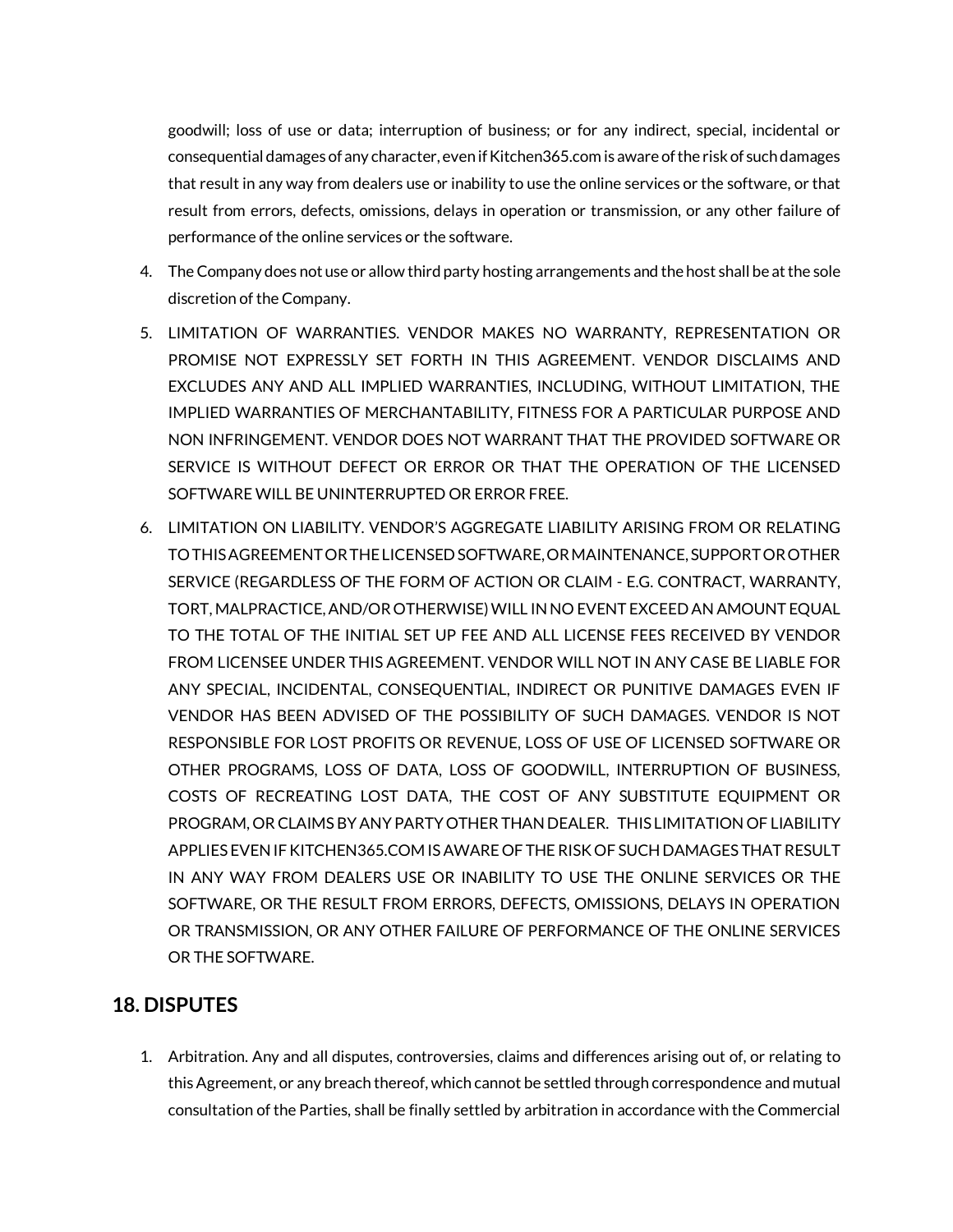Arbitration Rules of the American Arbitration Association, in effect on the date of this Agreement, by the arbitrators selected in accordance with this Agreement;

- 2. Selection of Arbitrators. One arbitrator shall be chosen upon mutual agreement of the parties, or if no agreement can be reached, utilizing the commercial rules of the American Arbitration Association with BAY Mediation and Arbitration Services in Atlanta, Georgia;
- 3. Remedies. Each Party shall be entitled to all remedies at law or in equity in enforcing a default or breach under this Agreement. The prevailing Party in any action under this Agreement shall be entitled to recover its costs, including reasonable attorneys' fees, incurred in enforcing this Agreement. Dealer acknowledges that any breach by Dealer of any of the provisions contained in this Agreement, and more particularly a breach, or threatened breach, of the confidentiality and noncompete provisions, will give rise to irreparable injury to the Company inadequately compensable in monetary damages alone. Accordingly, Dealer stipulates and agrees that the Company may seek and obtain preliminary and permanent injunctive relief against the breach, or threatened breach, of said provisions without the necessity of posting bond. Such relief will be in addition to any other legal or equitable remedies which may be available to the Company.

XVIX: Notices. All notices and other communications hereunder shall be in writing and shall be deemed to have been duly given (i) when delivered personally, or (ii) when received by the addressee, if sent by Express Mail, Federal Express or other express delivery service (receipt requested), in each case to the other Party at the following addresses:

1. Remedies. Each Party shall be entitled to all remedies at law or in equity in enforcing a default or breach under this Agreement. The prevailing Party in any action under this Agreement shall be entitled to recover its costs, including reasonable attorneys' fees, incurred in enforcing this Agreement. Dealer acknowledges that any breach by Dealer of any of the provisions contained in this Agreement, and more particularly a breach, or threatened breach, of the confidentiality and noncompete provisions, will give rise to irreparable injury to the Company inadequately compensable in monetary damages alone. Accordingly, Dealer stipulates and agrees that the Company may seek and obtain preliminary and permanent injunctive relief against the breach, or threatened breach, of said provisions without the necessity of posting bond. Such relief will be in addition to any other legal or equitable remedies which may be available to the Company.

XVIX: Notices. All notices and other communications hereunder shall be in writing and shall be deemed to have been duly given (i) when delivered personally, or (ii) when received by the addressee, if sent by Express Mail, Federal Express or other express delivery service (receipt requested), in each case to the other Party at the following addresses: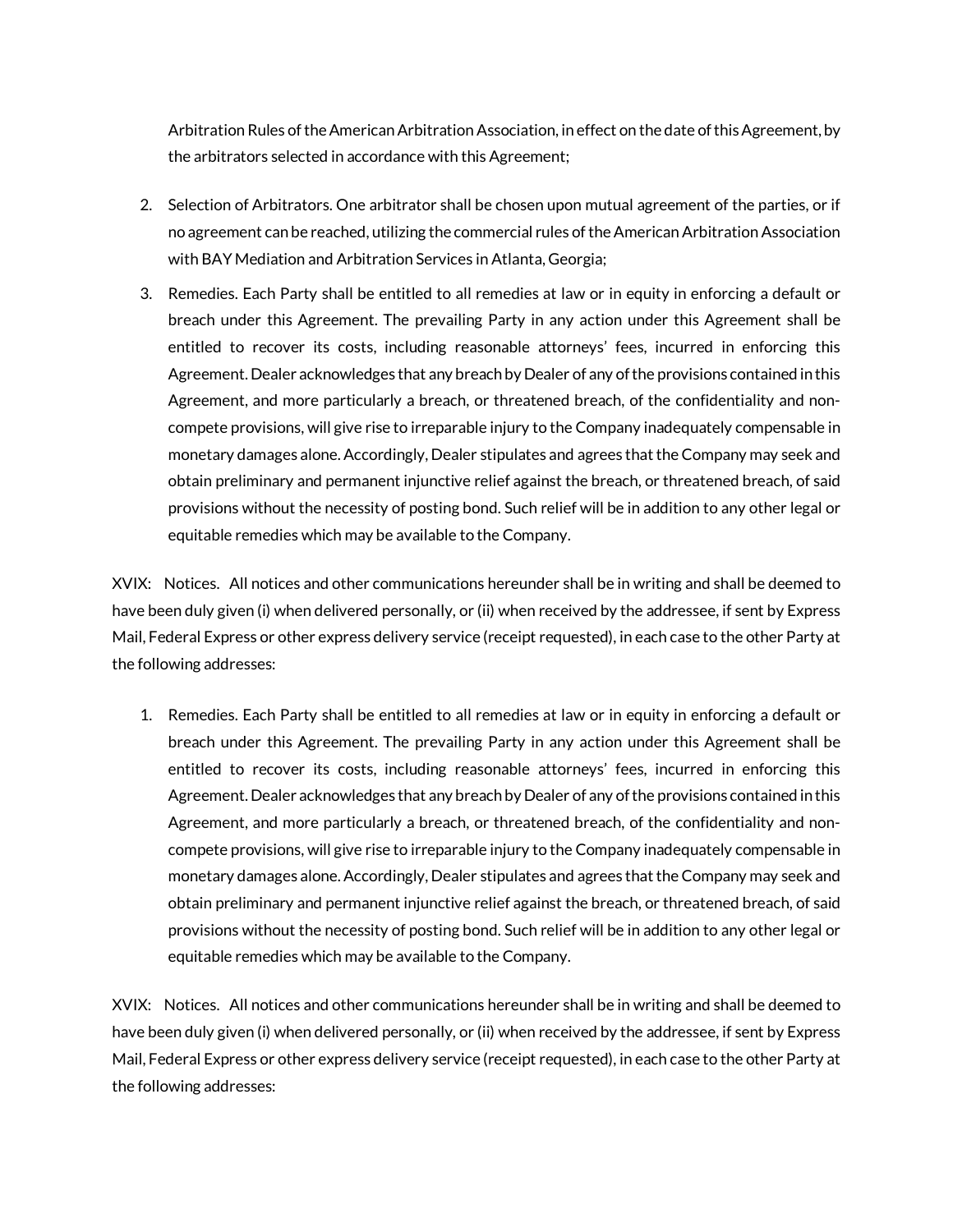If to Client, to: Use the address in the Sign Up Form

If to Vendor, to: Vishwa, LLC 752 Winer Industrial Way, Suite G Lawrenceville, GA 30046

#### **19. INDEPENDENT CONTRACTOR**

The Parties to this Agreement are independent contractors and there is no relationship of agency, partnership, joint venture, employment or franchise between the Parties. Neither Party has the authority to bind the other, or to incur any obligation on the other's behalf.

#### **20. HEADINGS**

The section headings contained in the Agreement are for reference purposes only and shall not in any way affect the meaning or interpretation of this Agreement.

#### **21. SEVERABILITY**

If any term of this Agreement is held invalid or unenforceable by a court or arbitrator of competent jurisdiction, it shall be severed and the remaining terms of this Agreement shall be interpreted in such a way as to give maximum validity and enforceability to this Agreement.

#### **22. ASSIGNMENT/TRANSFER**

The Company may transfer or otherwise assign its interest in this Agreement at its discretion.

#### **23. WAIVER**

No failure of the Company to exercise any power reserved to it by this Agreement and no custom or practice of the parties at variance with the terms of this Agreement shall constitute a waiver of the Company's right to demand compliance with any of the terms of this Agreement. No waiver or approval by the Company of any particular breach or default by Dealer; no delay, forbearance, or omission by Company to act or give notice of default or to exercise any power or right arising by reason of such default hereunder; and no acceptance by the Company of any payments due hereunder shall be considered a waiver or approval by the Company of any preceding or subsequent breach or default by Dealer of any term, covenant, or condition of this Agreement.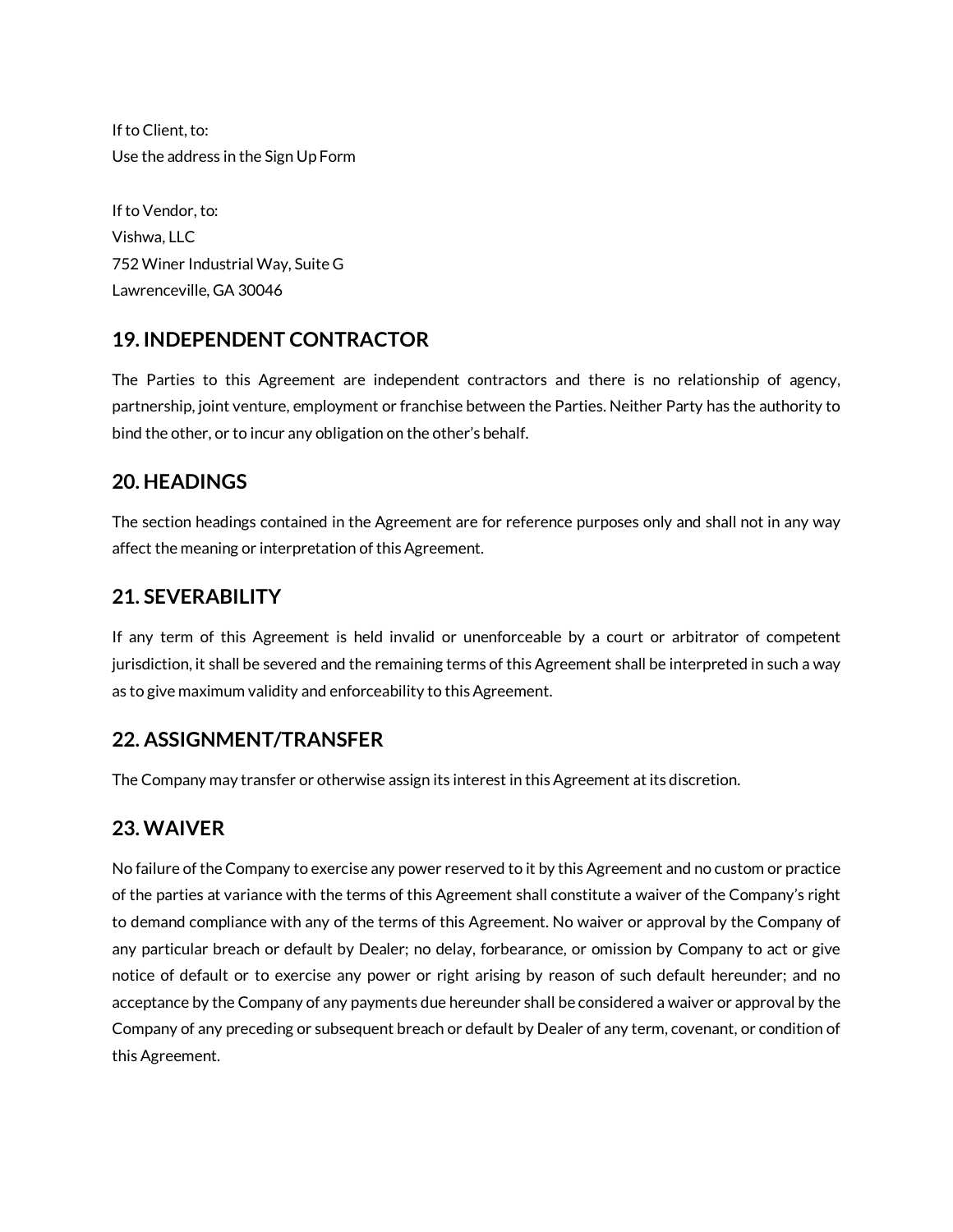#### **24. ENTIRE AGREEMENT**

This Agreement sets forth the entire agreement between the Parties on this subject and supersedes all prior negotiations, understandings and agreements between the Parties concerning the subject matter. No amendment or modification of this Agreement shall be made unless agreed to in writing and signed by both Parties.

#### **25. COUNTERPARTS**

This Agreement may be executed in counterparts, and each of which shall be deemed an original and all of which together shall constitute one and the same document. Nevertheless, where a fully executed original of this Agreement cannot be found or produced, a true copy of a fully executed copy of this Agreement shall be treated as an original for all purposes.

#### **26. PROGRAM INCLUSION**

| <b>Marketing Website</b>     | <b>eCommerce Website</b>         |
|------------------------------|----------------------------------|
| \$99/mo                      | \$599/mo                         |
| Door style listing           | <b>Digitized product catalog</b> |
| <b>Picture gallery</b>       | Simple cabinet door ordering     |
| <b>Store locator</b>         | Shopping cart                    |
| <b>Customer testimonials</b> | <b>FreightQuote integration</b>  |
| Responsive web design        | Integrated payment processor     |
| Lead generation form         | <b>Coupons and discounts</b>     |
|                              | <b>Dealer pricing</b>            |
|                              | All Marketing website features   |
|                              | 10 2020 designs/mo               |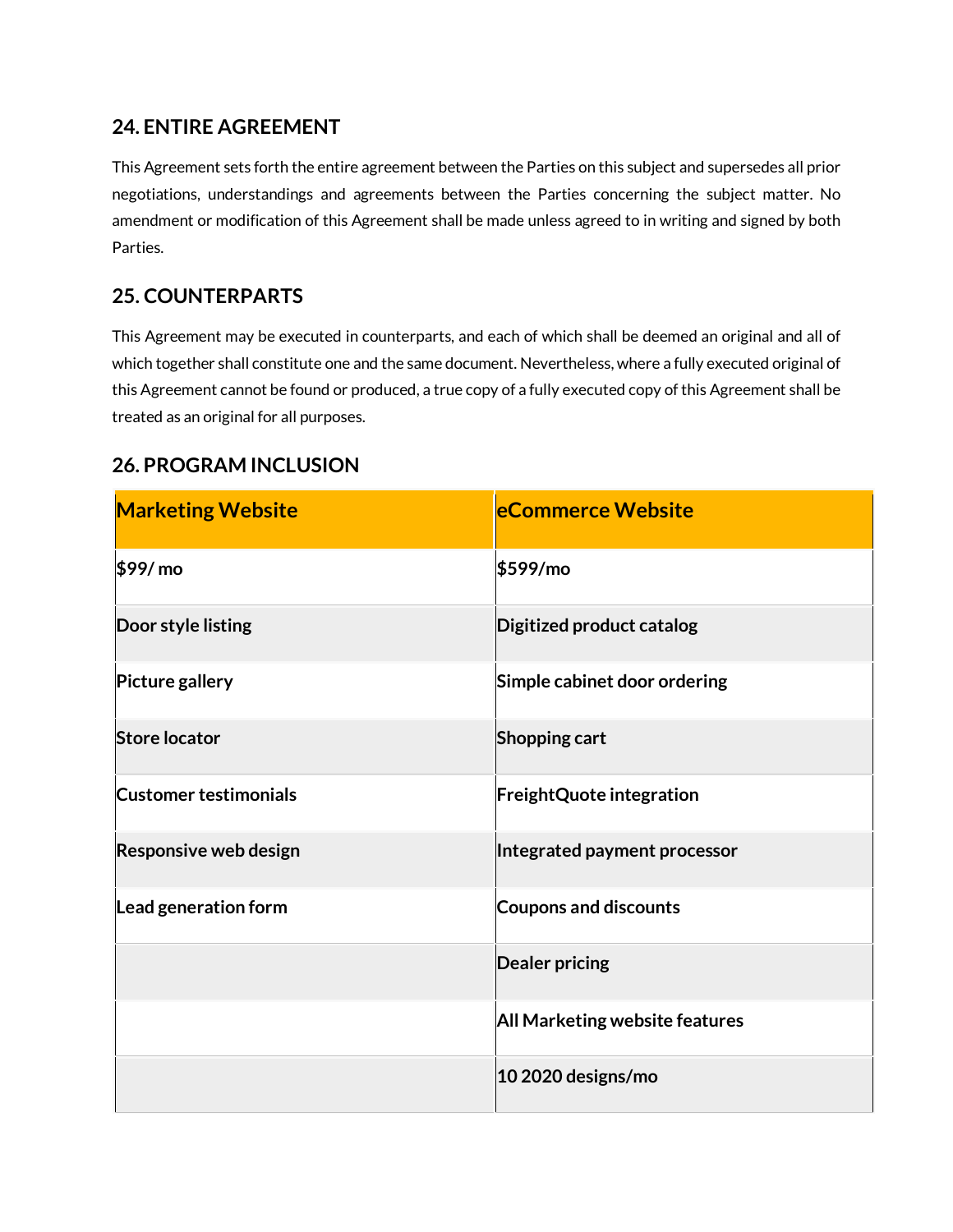| Term commitment: 1 Year   | Term commitment: 1 Year     |
|---------------------------|-----------------------------|
| One time Setup Fee: \$500 | One time Setup Fee: \$1,500 |

#### **27. ACCEPTANCE**

Upon acceptance, this proposal shall constitute an agreement between Kitchen365 and Dealer shall not be subject to further variations save and except for any terms deemed necessary for the implementation and completion of the project.

Dealer is admitting that they read this agreement and understand it with clarity and also agrees to be bound by its terms.

Kitchen365 and Dealer warrant and represent that their respective signatory whose signature appears below has been duly authorized by all the necessary and appropriate corporate legal action to execute this agreement.

### **MUTUAL NON-DISCLOSURE, NON-USE, CONFIDENTIALITY AND NON-SOLICITATION AGREEMENT**

**THIS MUTUAL NON-DISCLOSURE, NON-USE, CONFIDENTIALITY AND NON-SOLICITATION AGREEMENT** (the "Confidentiality Agreement") is entered into by and between **Vishwa, LLC,** a Georgia limited liability company ("VISHWA"), and Dealer (the "Client"; Client and VISHWA are referred to herein collectively as the "Parties" and sometimes individually as a "Party"), pursuant to that certain Website Design and Development Agreement executed of even date herewith.

The Parties to this Confidentiality Agreement are interested in exploring a mutually beneficial business relationship (the "Business Purpose"). This relationship may require each of the Parties to give to the other confidential information relating to its trade secrets, proprietary plans, proprietary technology and financial information. Each of the Parties desire that the other respect the confidential nature of information disclosed to it, use the confidential information only for the Business Purpose and protect such confidential information from unauthorized use or disclosure. Accordingly, in consideration of the development of the Business Purpose and the disclosure of such confidential information, the Parties agree as follows: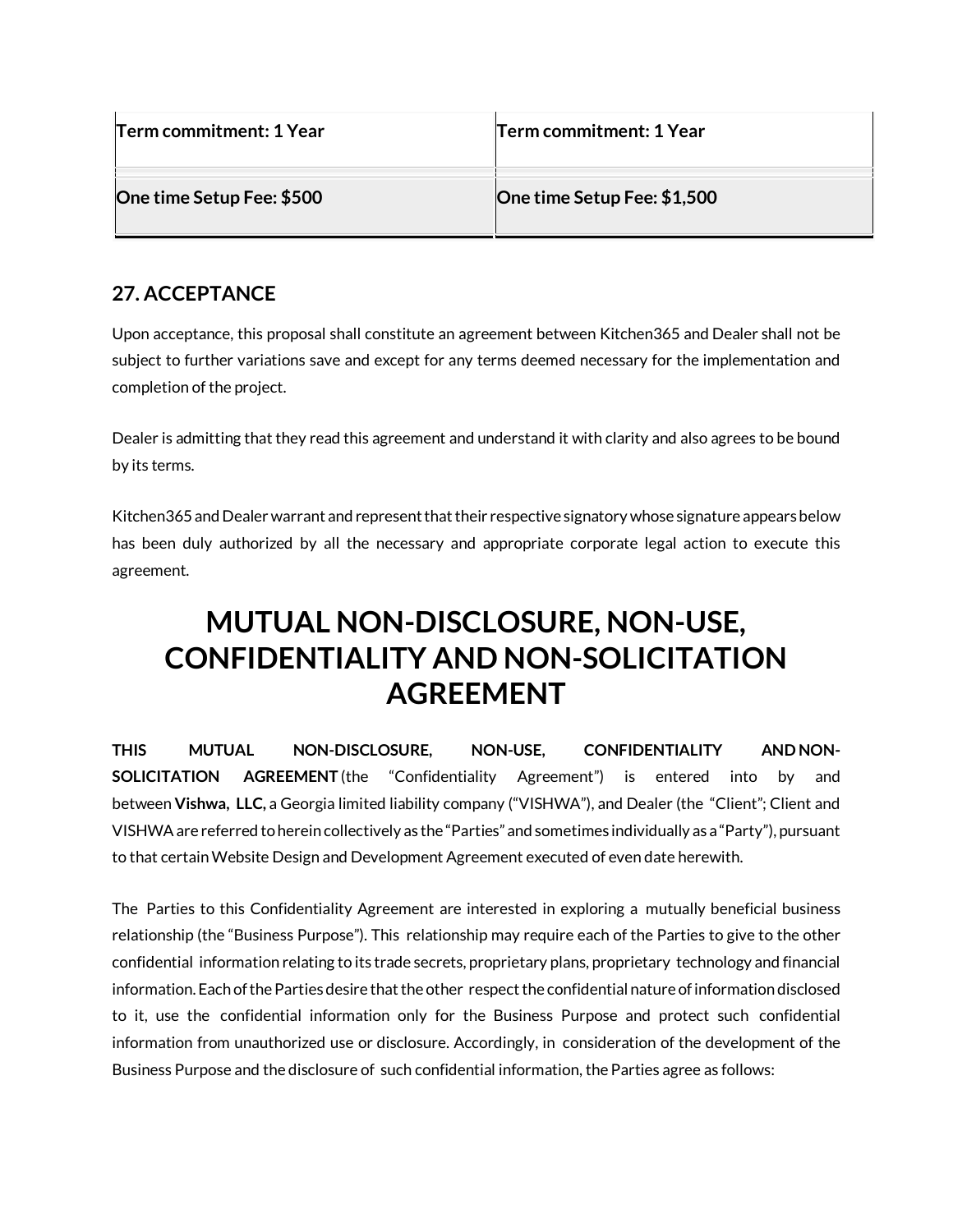- 1. CONFIDENTIAL INFORMATION**.** Except as set forth below, "Confidential Information" shall mean and include any financial, operational, technical, computer code, technical data, program, method, technical process, software and/or applications regulatory, property level, operator specific, legal and other information relating to the present and future business and affairs of the party disclosing the information (the "Disclosing Party"), which information is provided to the other party (the "Receiving Party") in connection with the Evaluation, whether such information is provided in written, oral, graphic, pictorial or recorded form, stored on computer discs, hard drives, magnetic tape or digital or any other electronic medium, or is provided by inspection. Confidential Information may include, but is not limited to, product designs, patent applications, product and manufacturing technology, supplier data, marketing plans and consumer data, customer lists, research and development data, financial statements, cost and expense data, trade secrets, processes, formulae, methods, know-how, techniques and similar information, and any and all notes, reports, analyses, studies, memoranda or other documents derived or developed in any way therefrom. It is understood that the term "Confidential Information" does not include information which:
	- a. was within the possession of the Receiving Party prior to any disclosure made in accordance with this Agreement, as shown by written records in the possession of the Receiving Party;
	- b. the Receiving Party receives from a third party (other than the Disclosing Party) without the Receiving Party's knowledge that such third party is breaching a pre-existing obligation to the Disclosing Party;
	- c. was at the time of disclosure publicly available, or becomes publicly available subsequent to the date hereof; *provided*, that the Receiving Party's breach of this Agreement or any obligation described herein is not the cause of such information becoming publicly available; or
	- d. was independently developed by the Receiving Party's employees who have no knowledge of or access to the Disclosing Party's Confidential Information, without violating the Receiving Party's obligations hereunder and as shown by documentary evidence.
- 2.
- a. Specific aspects or details of Confidential Information shall not be deemed to be publicly available or in the possession of the Receiving Party merely because the Confidential Information is embraced by general disclosures that are publicly available or in the possession of the Receiving Party. In addition, any combination of Confidential Information shall not be considered to be publicly available or in the possession of the Receiving Party merely because individual elements thereof are publicly available or in the possession of the Receiving Party unless the combination and its principles are publicly available or in the possession of the Receiving Party prior to the disclosure of Confidential Information to the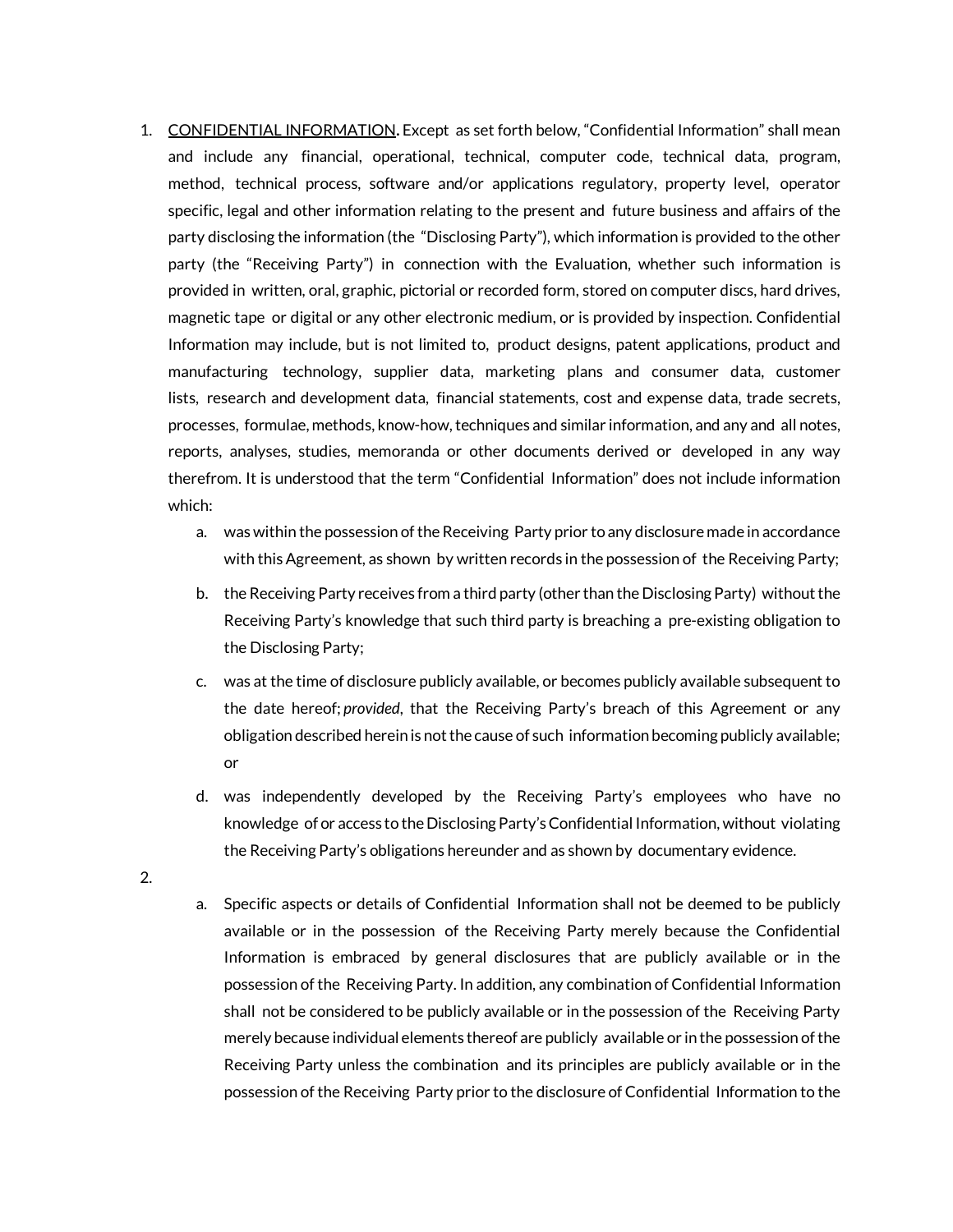Receiving Party by the Disclosing Party. The burden shall be on the Receiving Party to prove the applicability of any such exceptions. The Parties acknowledge and agree that all information disclosed regarding the modification of any open source computer code shall be deemed "Confidential Information" for purposes of this Confidentiality Agreement.

- 3. TRADE SECRETS. Notwithstanding anything contained herein to the contrary, any trade secrets of the Disclosing Party, in addition to the protections afforded herein as Confidential Information, will also be entitled to all of the protections and benefits under any applicable trade secret laws. If any information that the Disclosing Party deems to be a trade secret is found by a court of competent jurisdiction to not be a trade secret for purposes of this Confidentiality Agreement, then such information will be considered Confidential Information for purposes of this Confidentiality Agreement. As used in this Confidentiality Agreement, "trade secrets" means Confidential Information which (i) derives economic value, actual or potential, from not being generally known to, and not being readily ascertainable by proper means by, other persons who can obtain economic value from its disclosure or use; and (ii) is the subject of efforts that are reasonable under the circumstances to maintain its secrecy, including all Confidential Information treated as a "trade secret" under applicable law.
- 4. **OWNERSHIP**. The Receiving Party hereby acknowledges and agrees that all of the Confidential Information of the Disclosing Party is the exclusive proprietary property of the Disclosing Party, is being disclosed solely to conduct business and is to be used by the Receiving Party only in such limited manner as is permitted by the provisions of this Confidentiality Agreement.

#### 5. NON-DISCLOSURE AND USE OF CONFIDENTIAL INFORMATION

a. Non-Disclosure**.**All Confidential Information will (a) be kept confidential by the Receiving Party and not disclosed to any third party (except as provided in this Section 4), unless the Receiving Party is requested or required to produce Confidential Information (by deposition, interrogatories, requests for information or documents in legal proceedings, subpoenas, civil investigative demand or similar process) in connection with any proceeding, and (b) not be used by the Receiving Party for any commercial or competitive purpose whatsoever and may only be used in connection with the Evaluation. In the event of any proposed disclosure under clause (a), the Receiving Party shall promptly notify the Disclosing Party upon receipt of any such request or requirement and shall provide the Disclosing Party with an opportunity (if then available) to contest the propriety of such order or subpoena or to arrange for appropriate safeguards against any further disclosure by the court or administrative or congressional body seeking to compel disclosure of such Confidential Information. Except as provided herein, without the prior written consent of the Disclosing Party, the Receiving Party shall not disclose to any other party that the Disclosing Party has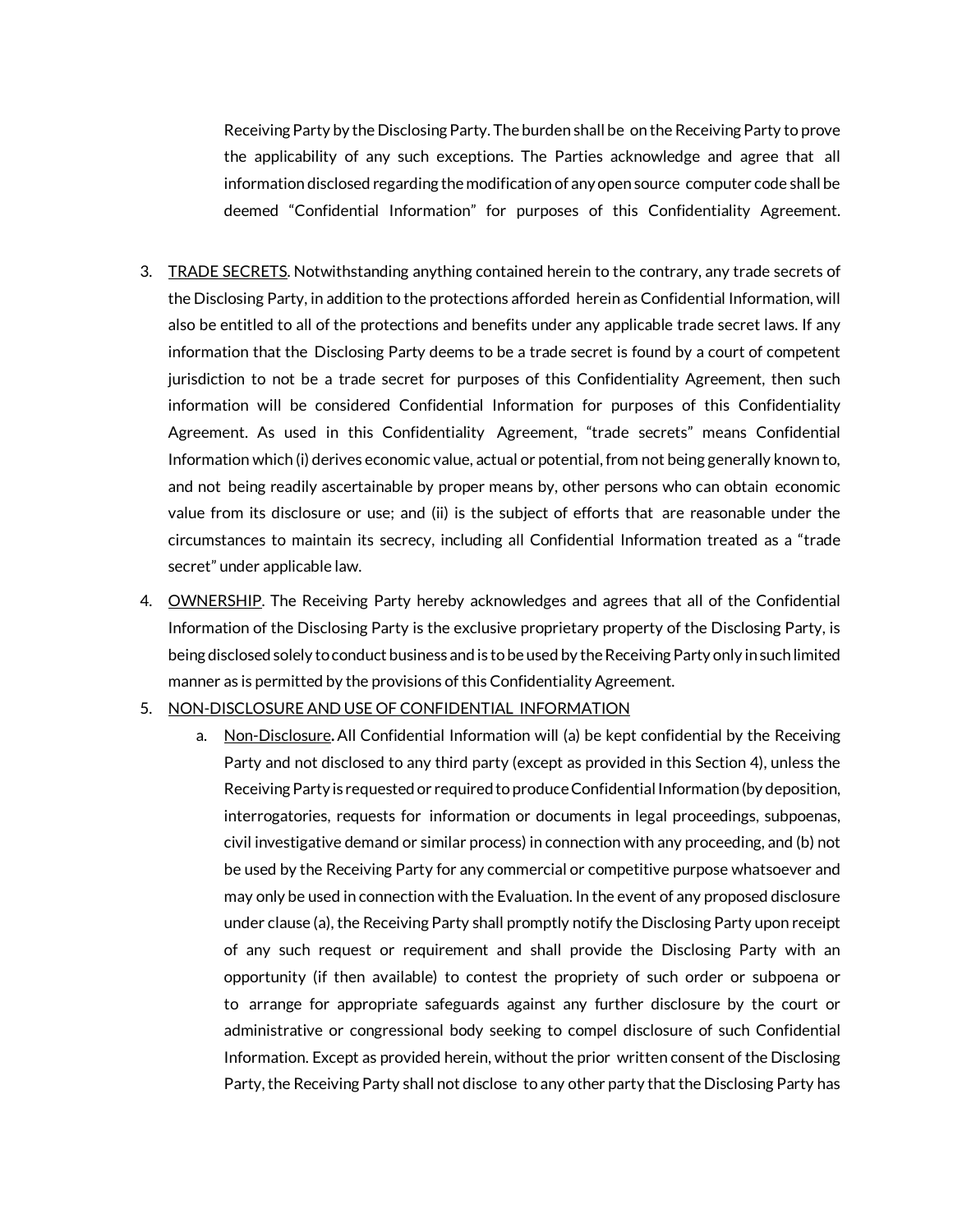made Confidential Information available to the Receiving Party, or that the Receiving Party or its Representatives are in possession of or have access to any Confidential Information.

- b. Limited Use. Any Confidential Information disclosed shall be used by the receiving Party only within the scope and purpose for which it was disclosed pursuant to this Confidentiality Agreement. Neither Party shall exploit or permit the Confidential Information to be used for the benefit of any person or entity that is not a party to this Confidentiality Agreement.
- c. Specific Exception. The Parties acknowledge and agree that pharmacotherapy shall not be deemed confidential information or a trade secret, and the performance of pharmacotherapy services by any party shall not constitute a violation of any provision of this confidentiality this Agreement.
- 6. CARE OF CONFIDENTIAL INFORMATION. The Receiving Party and its Representatives shall provide the same care to avoid disclosure or unauthorized use of the Confidential Information as the Receiving Party and such Representative generally provide to protect their own proprietary information, which shall in no event be less than reasonable care.
- 7. RETURN OF CONFIDENTIAL INFORMATION. Upon termination of this Confidentiality Agreement, the Receiving Party shall, regardless of any claims or causes of action that it may have or believe it has against the Disclosing Party at that time:
	- a. immediately return to the Disclosing Party, or in the case of Confidential Information stored in electronic, magnetic or digital media, at the election of the Disclosing Party, erase or render unreadable, all materials furnished (including, without limitation, any working papers containing any Confidential Information or extracts therefrom, copies, summaries, records, descriptions, modifications, drawings, photographs, videotapes, computerbased data, and adaptations of the documents and tangible items received from Disclosing Party) that contain Confidential Information of the Disclosing Party, and agree that the Receiving Party will not retain any copies thereof; and
- 8.
- a. if so requested by the Disclosing Party, deliver a certificate of an appropriate executive officer of the Receiving Party certifying that all such Confidential Information within the Receiving Party's possession or control or the possession or control of such Representative has been returned or erased, as appropriate, and that no such Confidential Information has been retained. The contract of the contract of the contract of the contract of the contract of the contract of
- 9. REVERSE-ENGINEERING Client shall not recreate or otherwise reverse engineer any confidential information (including any product or process) supplied by VISHWA, or supply any confidential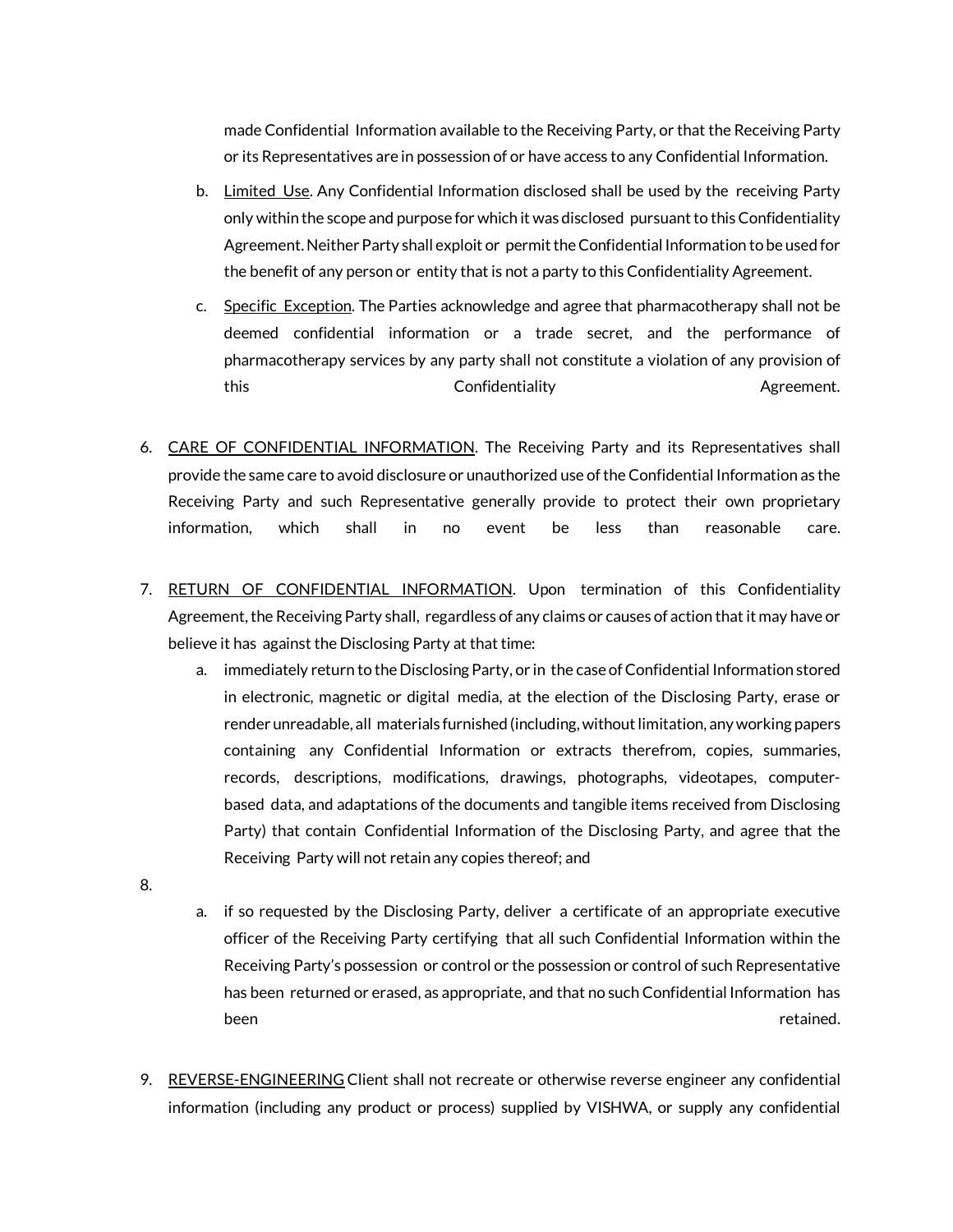information to any third party, without the prior written consent of VISHWA.

- 10. NO LICENSES. Other than as detailed in a fully executed Website Design and Development Agreement, neither the execution of this Confidentiality Agreement nor the furnishing of any Confidential Information pursuant to this Confidentiality Agreement shall be construed as granting the Receiving Party of any of its Representatives, either expressly or by implication, any license under any patent, patent application, trade secret or know-how, or any license or right to use any Confidential Informationfor its own benefit or the benefit of any other person, and each Party hereto expressly agrees not to so use any such information.
- 11. NO REPRESENTATIONS. The Receiving Party acknowledges that the Disclosing Party makes no express or implied representation or warranty as to the accuracy or completeness of any Confidential Information, and the Receiving Party agrees that the Disclosing Party shall be no liability to the Receiving Party relating to or arising from the use of any Confidential Information or for any errors therein or omissions contained in the Confidential Information. The Receiving Party also agrees that it is not entitled to rely on the accuracy or completeness of any Confidential Information and that it shall be entitled to rely solely on such representations and warranties as contained in the Confidentiality Agreement, subject to the terms and conditions of the Confidentiality Agreement.
- 12. NOTICES. Any notices which are permitted or required to be given hereunder shall be sufficient if in writing and shall be deemed given when hand delivered or upon receipt after deposit in the U.S. mail, mailed certified mail, return receipt requested, to the respective addresses of the parties hereto set forth below or to such other address as a party shall have theretofore notified the other party:

If to Client: Use the address from the Sign Up Form

If to VISHWA: Vishwa, LLC 752 Winer Industrial Way, Suite G Lawrenceville, GA 30046

13. WAIVER OF BREACH. Failure to insist upon strict compliance with any provision of this Confidentiality Agreement shall not operate as a waiver of, or estoppel with respect to, any subsequent or other failure, nor shall such failure to act constitute or be construed or interpreted as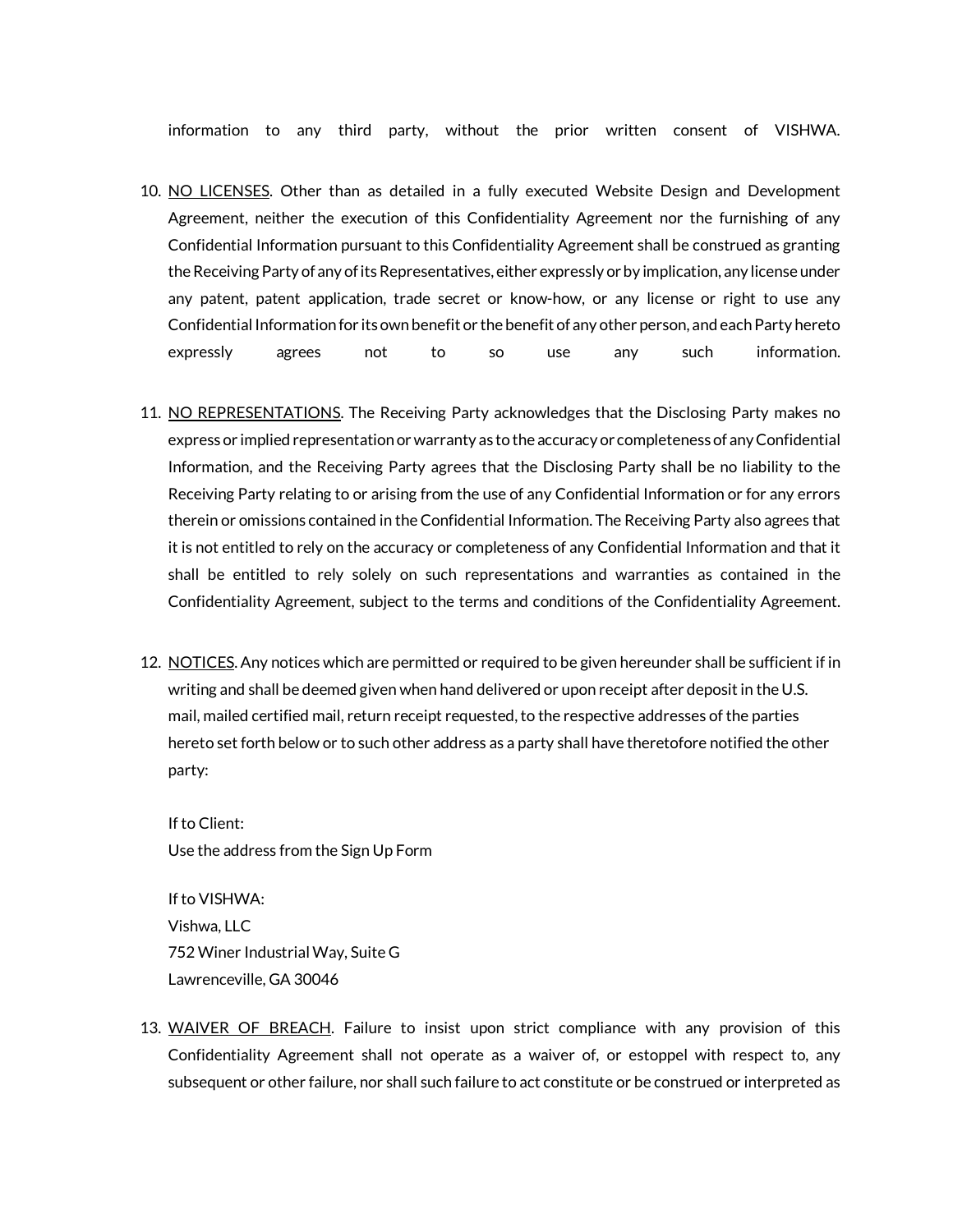- a modification or amendment of this Confidentiality Agreement.
- 14. APPLICABLE LAW. This Confidentiality Agreement shall be governed and controlled by the laws of the State of Georgia, without reference to its conflicts of laws principles.
- 15. ARBITRATION. Any and all disputes, controversies, claims and differences arising out of, or relating to this Agreement, or any breach thereof, which cannot be settled through correspondence and mutual consultation of the Parties, shall be finally settled by arbitration in accordance with the Commercial Arbitration Rules of the American Arbitration Association, in effect on the date of this Agreement, by the arbitrators selected in accordance with this Agreement;
	- a. Selection of Arbitrators. One arbitrator shall be chosen upon mutual agreement of the parties, or if no agreement can be reached, utilizing the commercial rules of the American Arbitration Association with BAY Mediation and Arbitration Servies in Atlanta, Georgia;
	- b. Location. Arbitration proceedings shall be held in Atlanta, Georgia, unless the parties mutually agree to a different location. The arbitrator shall allow the Parties sufficient time to conduct discovery. Discovery shall be in accordance with the Georgia Rules of Evidence and the Georgia Arbitration Code; discovery disputes shall be resolved by the arbitrator. The date(s) of the arbitration proceeding shall be mutually agreed upon by the Parties, but if no agreement can be had, then by the arbitrator.

The decision of the arbitrator(s) on all discovery and issues before them shall be final and binding on the Parties, not subject to appeal, and shall deal with the questions of costs of the arbitration and all matters related thereto. Judgment upon the award or decision rendered by the arbitrator(s) may be entered in any court having jurisdiction thereof, or application may be made to such court for a judicial recognition of the award/decision and order of enforcement thereof, as the case may be.

- c. Governing Law. This Agreement will be governed by the laws of the state of Georgia.
- 16. **EQUAL WEIGHT**. The Parties agree, understand and acknowledge that each and every clause, provision, section, paragraph, term, covenant and condition contained in this Confidentiality Agreement is separate and distinct from any and all other clauses, provisions, sections, paragraphs, terms, covenants and conditions contained in this Confidentiality Agreement, and further agree, understand and acknowledge that each of the foregoing shall have equal weight, merit and importance among them and shall not have greater or lesser weight, merit or importance than